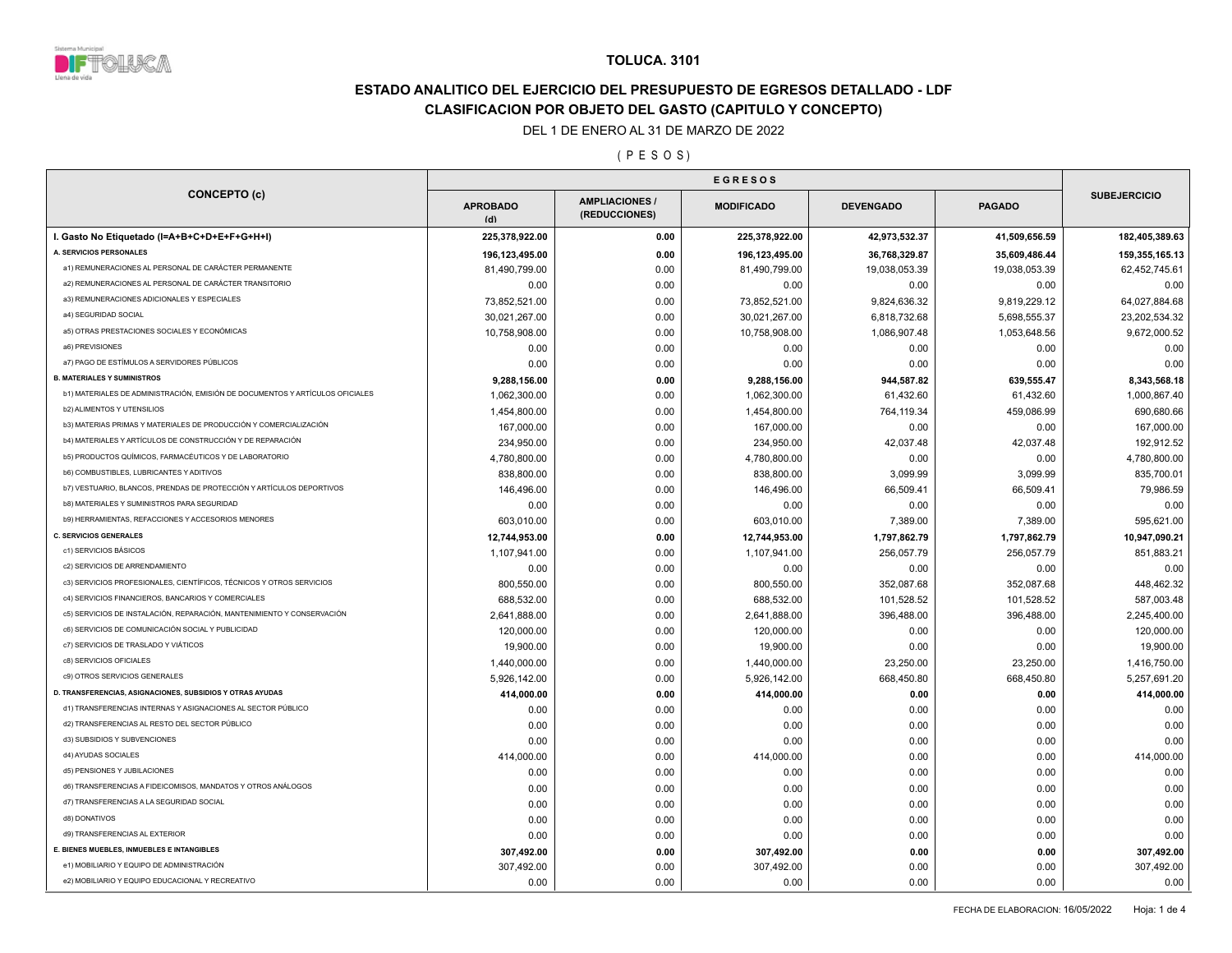

# **ESTADO ANALITICO DEL EJERCICIO DEL PRESUPUESTO DE EGRESOS DETALLADO - LDF CLASIFICACION POR OBJETO DEL GASTO (CAPITULO Y CONCEPTO)**

DEL 1 DE ENERO AL 31 DE MARZO DE 2022

( P E S O S )

| <b>CONCEPTO (c)</b>                                                                                            |                        |                                        |                   |                  |               |                     |
|----------------------------------------------------------------------------------------------------------------|------------------------|----------------------------------------|-------------------|------------------|---------------|---------------------|
|                                                                                                                | <b>APROBADO</b><br>(d) | <b>AMPLIACIONES /</b><br>(REDUCCIONES) | <b>MODIFICADO</b> | <b>DEVENGADO</b> | <b>PAGADO</b> | <b>SUBEJERCICIO</b> |
| e3) EQUIPO E INSTRUMENTAL MÉDICO Y DE LABORATORIO                                                              | 0.00                   | 0.00                                   | 0.00              | 0.00             | 0.00          | 0.00                |
| e4) VEHÍCULOS Y EQUIPO DE TRANSPORTE                                                                           | 0.00                   | 0.00                                   | 0.00              | 0.00             | 0.00          | 0.00                |
| e5) EQUIPO DE DEFENSA Y SEGURIDAD                                                                              | 0.00                   | 0.00                                   | 0.00              | 0.00             | 0.00          | 0.00                |
| e6) MAQUINARIA, OTROS EQUIPOS Y HERRAMIENTAS                                                                   | 0.00                   | 0.00                                   | 0.00              | 0.00             | 0.00          | 0.00                |
| e7) ACTIVOS BIOLÓGICOS                                                                                         | 0.00                   | 0.00                                   | 0.00              | 0.00             | 0.00          | 0.00                |
| e8) BIENES INMUEBLES                                                                                           | 0.00                   | 0.00                                   | 0.00              | 0.00             | 0.00          | 0.00                |
| e9) ACTIVOS INTANGIBLES                                                                                        | 0.00                   | 0.00                                   | 0.00              | 0.00             | 0.00          | 0.00                |
| F. INVERSIÓN PÚBLICA                                                                                           | 0.00                   | 0.00                                   | 0.00              | 0.00             | 0.00          | 0.00                |
| f1) OBRA PÚBLICA EN BIENES DE DOMINIO PÚBLICO                                                                  | 0.00                   | 0.00                                   | 0.00              | 0.00             | 0.00          | 0.00                |
| f2) OBRA PÚBLICA EN BIENES PROPIOS                                                                             | 0.00                   | 0.00                                   | 0.00              | 0.00             | 0.00          | 0.00                |
| f3) PROYECTOS PRODUCTIVOS Y ACCIONES DE FOMENTO                                                                | 0.00                   | 0.00                                   | 0.00              | 0.00             | 0.00          | 0.00                |
| <b>G. INVERSIONES FINANCIERAS Y OTRAS PROVISIONES</b>                                                          | 0.00                   | 0.00                                   | 0.00              | 0.00             | 0.00          | 0.00                |
| g1) INVERSIONES PARA EL FOMENTO DE ACTIVIDADES PRODUCTIVAS                                                     | 0.00                   | 0.00                                   | 0.00              | 0.00             | 0.00          | 0.00                |
| g2) ACCIONES Y PARTICIPACIONES DE CAPITAL                                                                      | 0.00                   | 0.00                                   | 0.00              | 0.00             | 0.00          | 0.00                |
| g3) COMPRA DE TÍTULOS Y VALORES                                                                                | 0.00                   | 0.00                                   | 0.00              | 0.00             | 0.00          | 0.00                |
| g4) CONCESIÓN DE PRÉSTAMOS                                                                                     | 0.00                   | 0.00                                   | 0.00              | 0.00             | 0.00          | 0.00                |
| g5) INVERSIONES EN FIDEICOMISOS, MANDATOS Y OTROS ANÁLOGOS<br>FIDEICOMISO DE DESASTRES NATURALES (INFORMATIVO) | 0.00                   | 0.00                                   | 0.00              | 0.00             | 0.00          | 0.00                |
| g6) OTRAS INVERSIONES FINANCIERAS                                                                              | 0.00                   | 0.00                                   | 0.00              | 0.00             | 0.00          | 0.00                |
| g7) PROVISIONES PARA CONTINGENCIAS Y OTRAS EROGACIONES ESPECIALES                                              | 0.00                   | 0.00                                   | 0.00              | 0.00             | 0.00          | 0.00                |
| H. PARTICIPACIONES Y APORTACIONES                                                                              | 0.00                   | 0.00                                   | 0.00              | 0.00             | 0.00          | 0.00                |
| h1) PARTICIPACIONES                                                                                            | 0.00                   | 0.00                                   | 0.00              | 0.00             | 0.00          | 0.00                |
| h2) APORTACIONES                                                                                               | 0.00                   | 0.00                                   | 0.00              | 0.00             | 0.00          | 0.00                |
| h3) CONVENIOS                                                                                                  | 0.00                   | 0.00                                   | 0.00              | 0.00             | 0.00          | 0.00                |
| I. DEUDA PÚBLICA                                                                                               | 6,500,826.00           | 0.00                                   | 6,500,826.00      | 3,462,751.89     | 3,462,751.89  | 3,038,074.11        |
| i1) AMORTIZACIÓN DE LA DEUDA PÚBLICA                                                                           | 0.00                   | 0.00                                   | 0.00              | 0.00             | 0.00          | 0.00                |
| i2) INTERESES DE LA DEUDA PÚBLICA                                                                              | 0.00                   | 0.00                                   | 0.00              | 0.00             | 0.00          | 0.00                |
| i3) COMISIONES DE LA DEUDA PÚBLICA                                                                             | 0.00                   | 0.00                                   | 0.00              | 0.00             | 0.00          | 0.00                |
| i4) GASTOS DE LA DEUDA PÚBLICA                                                                                 | 0.00                   | 0.00                                   | 0.00              | 0.00             | 0.00          | 0.00                |
| i5) COSTO POR COBERTURAS                                                                                       | 0.00                   | 0.00                                   | 0.00              | 0.00             | 0.00          | 0.00                |
| i6) APOYOS FINANCIEROS                                                                                         | 0.00                   | 0.00                                   | 0.00              | 0.00             | 0.00          | 0.00                |
| i7) ADEUDOS DE EJERCICIOS FISCALES ANTERIORES (ADEFAS)                                                         | 6,500,826.00           | 0.00                                   | 6,500,826.00      | 3,462,751.89     | 3,462,751.89  | 3,038,074.11        |
| II. Gasto Etiquetado (II=A+B+C+D+E+F+G+H+I)                                                                    | 0.00                   | 0.00                                   | 0.00              | 0.00             | 0.00          | 0.00                |
| A. SERVICIOS PERSONALES                                                                                        | 0.00                   | 0.00                                   | 0.00              | 0.00             | 0.00          | 0.00                |
| a1) REMUNERACIONES AL PERSONAL DE CARÁCTER PERMANENTE                                                          | 0.00                   | 0.00                                   | 0.00              | 0.00             | 0.00          | 0.00                |
| a2) REMUNERACIONES AL PERSONAL DE CARÁCTER TRANSITORIO                                                         | 0.00                   | 0.00                                   | 0.00              | 0.00             | 0.00          | 0.00                |
| a3) REMUNERACIONES ADICIONALES Y ESPECIALES                                                                    | 0.00                   | 0.00                                   | 0.00              | 0.00             | 0.00          | 0.00                |
| a4) SEGURIDAD SOCIAL                                                                                           | 0.00                   | 0.00                                   | 0.00              | 0.00             | 0.00          | 0.00                |
| a5) OTRAS PRESTACIONES SOCIALES Y ECONÓMICAS                                                                   | 0.00                   | 0.00                                   | 0.00              | 0.00             | 0.00          | 0.00                |
| a6) PREVISIONES                                                                                                | 0.00                   | 0.00                                   | 0.00              | 0.00             | 0.00          | 0.00                |
| a7) PAGO DE ESTÍMULOS A SERVIDORES PÚBLICOS                                                                    | 0.00                   | 0.00                                   | 0.00              | 0.00             | 0.00          | 0.00                |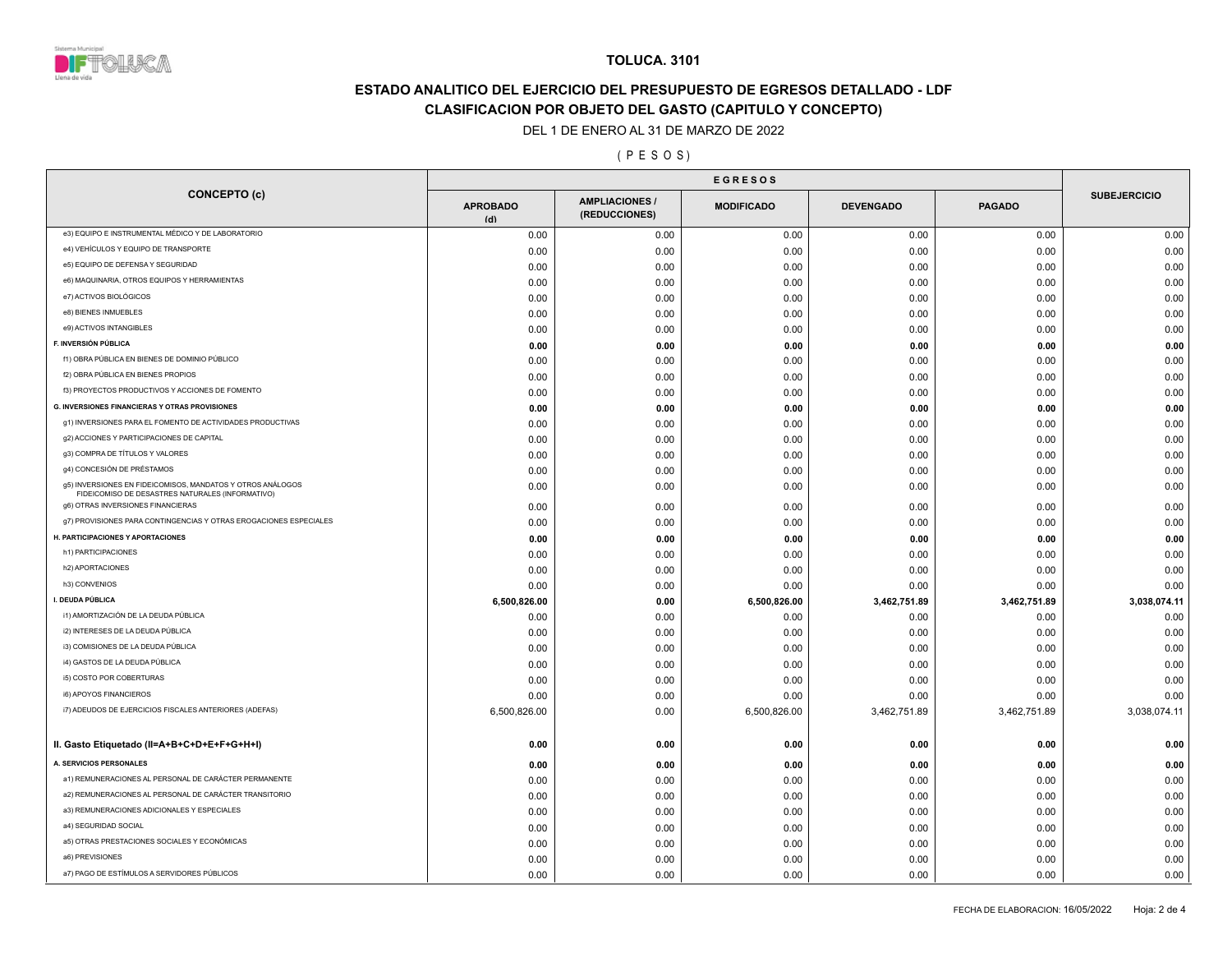

# **ESTADO ANALITICO DEL EJERCICIO DEL PRESUPUESTO DE EGRESOS DETALLADO - LDF CLASIFICACION POR OBJETO DEL GASTO (CAPITULO Y CONCEPTO)**

#### DEL 1 DE ENERO AL 31 DE MARZO DE 2022

#### ( P E S O S )

| <b>CONCEPTO (c)</b>                                                           |                        |                                        |                   |                  |               |                     |
|-------------------------------------------------------------------------------|------------------------|----------------------------------------|-------------------|------------------|---------------|---------------------|
|                                                                               | <b>APROBADO</b><br>(d) | <b>AMPLIACIONES /</b><br>(REDUCCIONES) | <b>MODIFICADO</b> | <b>DEVENGADO</b> | <b>PAGADO</b> | <b>SUBEJERCICIO</b> |
| <b>B. MATERIALES Y SUMINISTROS</b>                                            | 0.00                   | 0.00                                   | 0.00              | 0.00             | 0.00          | 0.00                |
| b1) MATERIALES DE ADMINISTRACIÓN, EMISIÓN DE DOCUMENTOS Y ARTÍCULOS OFICIALES | 0.00                   | 0.00                                   | 0.00              | 0.00             | 0.00          | 0.00                |
| <b>b2) ALIMENTOS Y UTENSILIOS</b>                                             | 0.00                   | 0.00                                   | 0.00              | 0.00             | 0.00          | 0.00                |
| b3) MATERIAS PRIMAS Y MATERIALES DE PRODUCCIÓN Y COMERCIALIZACIÓN             | 0.00                   | 0.00                                   | 0.00              | 0.00             | 0.00          | 0.00                |
| b4) MATERIALES Y ARTÍCULOS DE CONSTRUCCIÓN Y DE REPARACIÓN                    | 0.00                   | 0.00                                   | 0.00              | 0.00             | 0.00          | 0.00                |
| b5) PRODUCTOS QUÍMICOS, FARMACÉUTICOS Y DE LABORATORIO                        | 0.00                   | 0.00                                   | 0.00              | 0.00             | 0.00          | 0.00                |
| b6) COMBUSTIBLES, LUBRICANTES Y ADITIVOS                                      | 0.00                   | 0.00                                   | 0.00              | 0.00             | 0.00          | 0.00                |
| b7) VESTUARIO, BLANCOS, PRENDAS DE PROTECCIÓN Y ARTÍCULOS DEPORTIVOS          | 0.00                   | 0.00                                   | 0.00              | 0.00             | 0.00          | 0.00                |
| b8) MATERIALES Y SUMINISTROS PARA SEGURIDAD                                   | 0.00                   | 0.00                                   | 0.00              | 0.00             | 0.00          | 0.00                |
| b9) HERRAMIENTAS, REFACCIONES Y ACCESORIOS MENORES                            | 0.00                   | 0.00                                   | 0.00              | 0.00             | 0.00          | 0.00                |
| <b>C. SERVICIOS GENERALES</b>                                                 | 0.00                   | 0.00                                   | 0.00              | 0.00             | 0.00          | 0.00                |
| c1) SERVICIOS BÁSICOS                                                         | 0.00                   | 0.00                                   | 0.00              | 0.00             | 0.00          | 0.00                |
| c2) SERVICIOS DE ARRENDAMIENTO                                                | 0.00                   | 0.00                                   | 0.00              | 0.00             | 0.00          | 0.00                |
| c3) SERVICIOS PROFESIONALES, CIENTÍFICOS, TÉCNICOS Y OTROS SERVICIOS          | 0.00                   | 0.00                                   | 0.00              | 0.00             | 0.00          | 0.00                |
| c4) SERVICIOS FINANCIEROS, BANCARIOS Y COMERCIALES                            | 0.00                   | 0.00                                   | 0.00              | 0.00             | 0.00          | 0.00                |
| c5) SERVICIOS DE INSTALACIÓN, REPARACIÓN, MANTENIMIENTO Y CONSERVACIÓN        | 0.00                   | 0.00                                   | 0.00              | 0.00             | 0.00          | 0.00                |
| c6) SERVICIOS DE COMUNICACIÓN SOCIAL Y PUBLICIDAD                             | 0.00                   | 0.00                                   | 0.00              | 0.00             | 0.00          | 0.00                |
| c7) SERVICIOS DE TRASLADO Y VIÁTICOS                                          | 0.00                   | 0.00                                   | 0.00              | 0.00             | 0.00          | 0.00                |
| c8) SERVICIOS OFICIALES                                                       | 0.00                   | 0.00                                   | 0.00              | 0.00             | 0.00          | 0.00                |
| c9) OTROS SERVICIOS GENERALES                                                 | 0.00                   | 0.00                                   | 0.00              | 0.00             | 0.00          | 0.00                |
| D. TRANSFERENCIAS, ASIGNACIONES, SUBSIDIOS Y OTRAS AYUDAS                     | 0.00                   | 0.00                                   | 0.00              | 0.00             | 0.00          | 0.00                |
| d1) TRANSFERENCIAS INTERNAS Y ASIGNACIONES AL SECTOR PÚBLICO                  | 0.00                   | 0.00                                   | 0.00              | 0.00             | 0.00          | 0.00                |
| d2) TRANSFERENCIAS AL RESTO DEL SECTOR PÚBLICO                                | 0.00                   | 0.00                                   | 0.00              | 0.00             | 0.00          | 0.00                |
| d3) SUBSIDIOS Y SUBVENCIONES                                                  | 0.00                   | 0.00                                   | 0.00              | 0.00             | 0.00          | 0.00                |
| d4) AYUDAS SOCIALES                                                           | 0.00                   | 0.00                                   | 0.00              | 0.00             | 0.00          | 0.00                |
| d5) PENSIONES Y JUBILACIONES                                                  | 0.00                   | 0.00                                   | 0.00              | 0.00             | 0.00          | 0.00                |
| d6) TRANSFERENCIAS A FIDEICOMISOS, MANDATOS Y OTROS ANÁLOGOS                  | 0.00                   | 0.00                                   | 0.00              | 0.00             | 0.00          | 0.00                |
| d7) TRANSFERENCIAS A LA SEGURIDAD SOCIAL                                      | 0.00                   | 0.00                                   | 0.00              | 0.00             | 0.00          | 0.00                |
| d8) DONATIVOS                                                                 | 0.00                   | 0.00                                   | 0.00              | 0.00             | 0.00          | 0.00                |
| d9) TRANSFERENCIAS AL EXTERIOR                                                | 0.00                   | 0.00                                   | 0.00              | 0.00             | 0.00          | 0.00                |
| E. BIENES MUEBLES, INMUEBLES E INTANGIBLES                                    | 0.00                   | 0.00                                   | 0.00              | 0.00             | 0.00          | 0.00                |
| e1) MOBILIARIO Y EQUIPO DE ADMINISTRACIÓN                                     | 0.00                   | 0.00                                   | 0.00              | 0.00             | 0.00          | 0.00                |
| e2) MOBILIARIO Y EQUIPO EDUCACIONAL Y RECREATIVO                              | 0.00                   | 0.00                                   | 0.00              | 0.00             | 0.00          | 0.00                |
| e3) EQUIPO E INSTRUMENTAL MÉDICO Y DE LABORATORIO                             | 0.00                   | 0.00                                   | 0.00              | 0.00             | 0.00          | 0.00                |
| e4) VEHÍCULOS Y EQUIPO DE TRANSPORTE                                          | 0.00                   | 0.00                                   | 0.00              | 0.00             | 0.00          | 0.00                |
| e5) EQUIPO DE DEFENSA Y SEGURIDAD                                             | 0.00                   | 0.00                                   | 0.00              | 0.00             | 0.00          | 0.00                |
| e6) MAQUINARIA, OTROS EQUIPOS Y HERRAMIENTAS                                  | 0.00                   | 0.00                                   | 0.00              | 0.00             | 0.00          | 0.00                |
| e7) ACTIVOS BIOLÓGICOS                                                        | 0.00                   | 0.00                                   | 0.00              | 0.00             | 0.00          | 0.00                |
| e8) BIENES INMUEBLES                                                          | 0.00                   | 0.00                                   | 0.00              | 0.00             | 0.00          | 0.00                |
| e9) ACTIVOS INTANGIBLES                                                       | 0.00                   | 0.00                                   | 0.00              | 0.00             | 0.00          | 0.00                |
| F. INVERSIÓN PÚBLICA                                                          | 0.00                   | 0.00                                   | 0.00              | 0.00             | 0.00          | 0.00                |
| f1) OBRA PÚBLICA EN BIENES DE DOMINIO PÚBLICO                                 | 0.00                   | 0.00                                   | 0.00              | 0.00             | 0.00          | 0.00                |
|                                                                               |                        |                                        |                   |                  |               |                     |